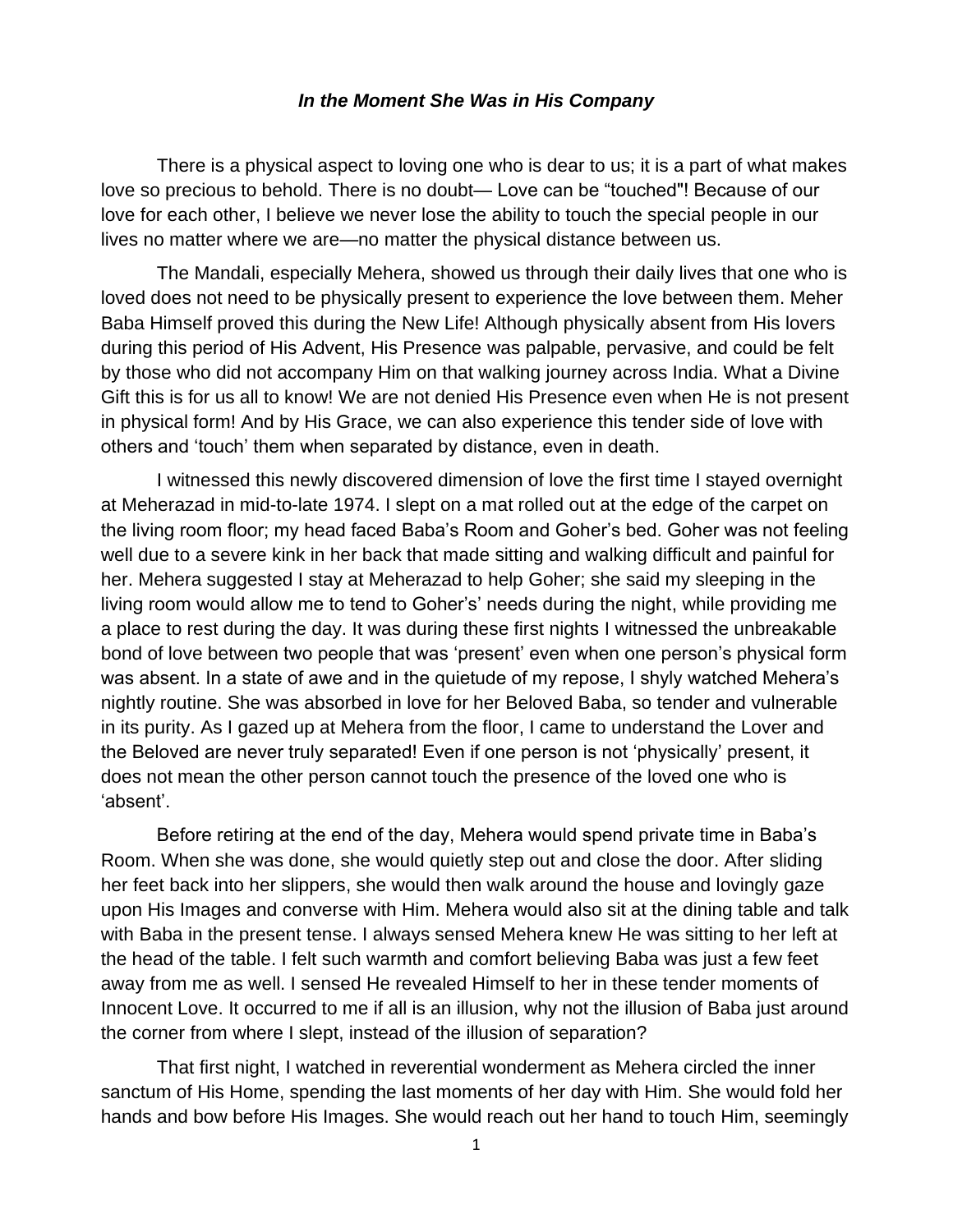delighted by the warmth of this contact. I could smell the fragrance of tuberoses and sometimes sandalwood, and never questioned the fragrance that filled the room. Suddenly, with the grace of a ballerina, she turned and walked over to the living room where I lay. On my stomach on the mat, chin resting on clasped hands, I watched as she stepped out of her slippers at the carpet's edge, leaving them mere feet from my head. Their deep maroon-color took on the aura of a Kashmiri Queen's Regal Ruby Ring! She walked to the divan where He used to sit with the women at the end of the day, her bare feet gliding across the carpet sounding like peacock feathers rustling as they opened into a magnificent half-circle. Out of the corner of my eye, I saw Mehera bow to the beautifully framed image that hung on the wall above the divan. The pink curtains covering the windows that opened out to the garden shimmered in the moonlight, flickering in the soft, golden hues of the lantern burning in the main room. They, too, were moved by such devotion between the Lover and the Beloved.

Tears welled up in my eyes as it struck me that Mehera now accepted that Baba looked at her through a photograph and she must hold her desire to see His 'living' face at bay. It was her surrender to His Pleasure that she not become overwhelmed with grief and sadness that touched me deeply. Mehera spoke so tenderly with Baba, telling Him He needed His mustache trimmed and that she would tend to it in the morning after breakfast. Other times she told Baba it was time for a 'head bath' and she would oil His hair and plait it, tying a pink ribbon at the end. "Baba!" she exclaimed, "tomorrow after your nap and afternoon tea, I will soak your hands and clean under your nails." She continued, "Then I'll clip and file them to perfection." Mehera saw herself tending to Baba in the present time, experiencing her recollections with renewed intimacy—breathing life into these tender and sweet memories. In the moment, *she was in His Company*. I am certain His Heartbeat danced in her own heart as a fairy does on the head of a pin gently, bringing her comfort.

It was caring for the physical needs of His Human Form Mehera missed so much, the day-to-day needs of the Man who was God. However, by reliving and recalling tender moments, she could still 'touch' or 'see' Him, and she always seemed to sense the warmth of His Humanity, His living flesh! She described to Baba the sweet aroma of His kerchief and the scent of His Sadhra, both of which she would hold up to her face and breathe in deeply before washing. She recalled how she would soften the leather of his chappals or would repair them during their many walks across India, especially mending them during the New Life. She had memorized the shape of Baba's ears and earlobes, the wave and curl of his hair that wound around them both. And the curve of His eyebrows! Mehera could practically recall how many hairs were in each. She would describe to Him the small tuft of hair on His Chest that would peek out of the neckline of His Sadhra; she recalled how each strand curled up off His Skin or would be caught in a rivulet of sweat that trickled down His Chest in the heat. She told Him how after brushing His Hair she would take out a linen cloth and remove the hair from the brush with great care, saving each curl and strand for Lovers who would come for Darshan. In the moment, she *was in His Company.*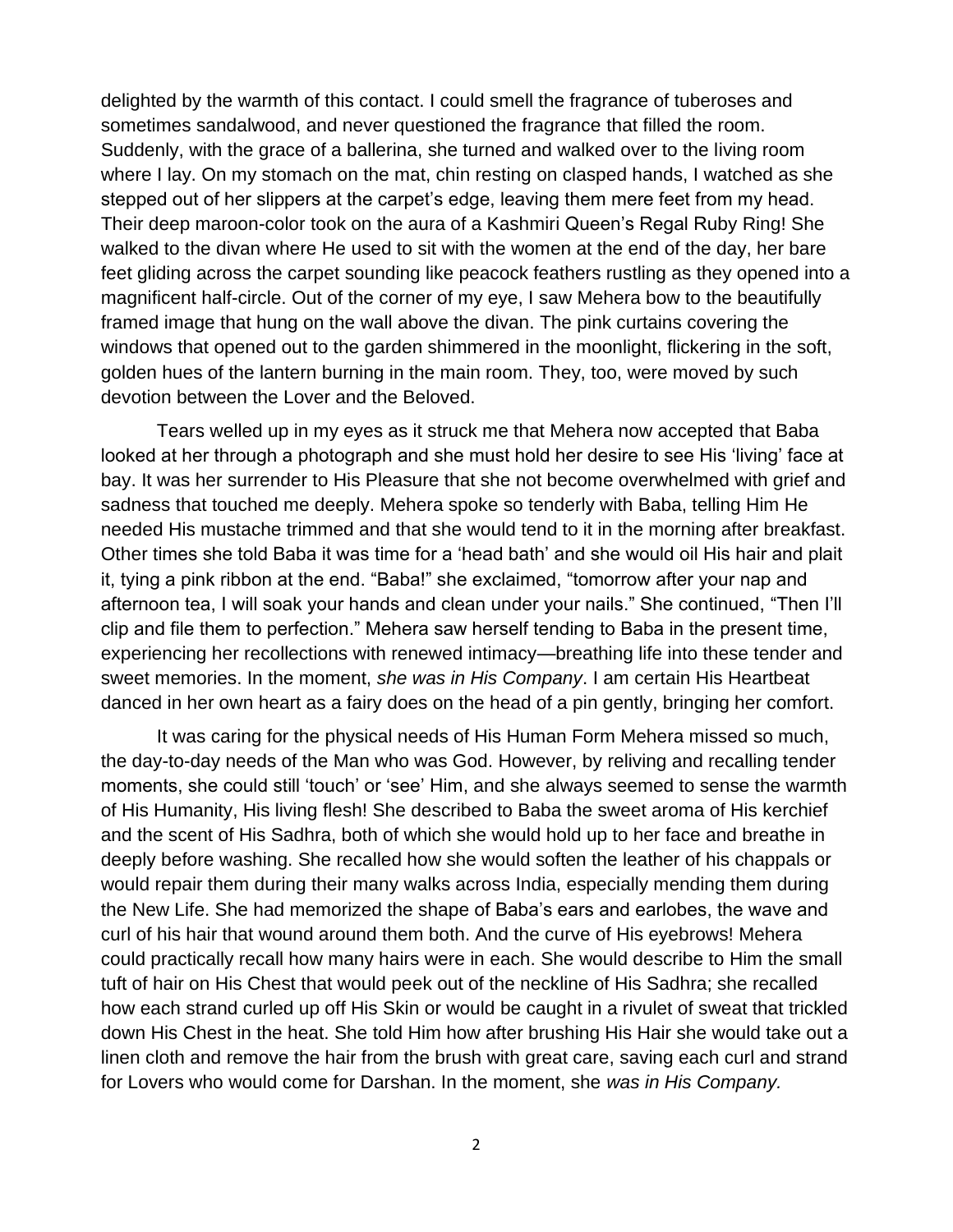And His feet! His Holy Feet! How Mehera so reverentially spoke of soaking Baba's Feet in warm, sudsy water, of trimming His Toenails and using a soft cloth to dry them. With tenderness in her voice, she would tell Him, "Baba, Darling, I am going to now gently massage your feet and make certain I dry between each toe." At times, her eyes were closed, and her hands would move in the motion she must have used as she engaged in this sacred duty. She recalled how carefully she would capture the trimmings in a kerchief to keep safe; at times she told her Beloved she was going to make a brooch or use them in picture frames. She remembered that while living on Meherabad Hill in those early days, she had made backdrops for photographs, brooches, and artistic designs from the nail trimmings. With meticulous detail, she described to Baba how she would stitch His Nails into satin fabric using beads, pearls, and silk thread. And then, with outstretched hands before her Beloved, while actually in her mind's eye holding His Feet in her hands, Mehera told Baba how beautiful His Ankles were, so thin, so perfectly formed. She knew the curve of each toenail; His Big Toe ran long and gently curved at the edges. She would recall the next toenail lay flat and dipped at the corners, and the next nail curved like a crescent moon. In a whispered voice she described the smooth texture of the skin on the upper side of both feet, rubbing her hand over each with a gentle caress. In such moments, the Master cannot resist the love of His servant—no greater power than this. The Lord comes when beckoned by love. I knew Meher Baba had become the Slave of Mehera's Love for Him in these moments. In these moments, He had chosen her company.

Over the years, whenever I slept in the living room, I waited in eager anticipation to watch this tender display of Mehera's love for Baba. I remembered Baba saying, "I will never leave you!" This became my mantra as I watched her stand before Baba, speaking to Him with such tenderness, love, and affection. Although Mehera's voice was barely above a whisper, I knew it echoed throughout all the Universes in every corner of His Realm and His Kingdom was being purified just because Mehera was at His Side. Pure Love filled the room, bathing it in a rich golden glow from the kerosene lantern which was placed every night on a stand in the middle of the room. The Lord's Lantern cast its glimmers of flame on the walls for His Beloved in a special dance of ecstasy. Over time, the lantern was no longer an inanimate object in my mind—it had life. I saw the Lantern cast Mehera's shadow as she moved around the room, hands clasped by her chin. Sometimes her head faced heavenward; at times bowed in surrender. *In these moments, she was in His Company.*

Mehera would not lament the lack of His Love or say Baba was not present with her; she lived knowing she was always in His Presence. Although she missed His physical form and His physical touch, she seemed to keep Baba ever-present by breathing life into her memories. Mehera remembered His scent and recalled how His hair danced like a living crown on His head as the sun shone through, each hair lifted in the breeze. Love can be ever-present because of our deep connection and ties with each other. Meher Baba has told us, 'Love begets love". I saw this Truth as I watched Mehera move from one image of her Beloved to another in unhurried meditation. Mehera was always, and in all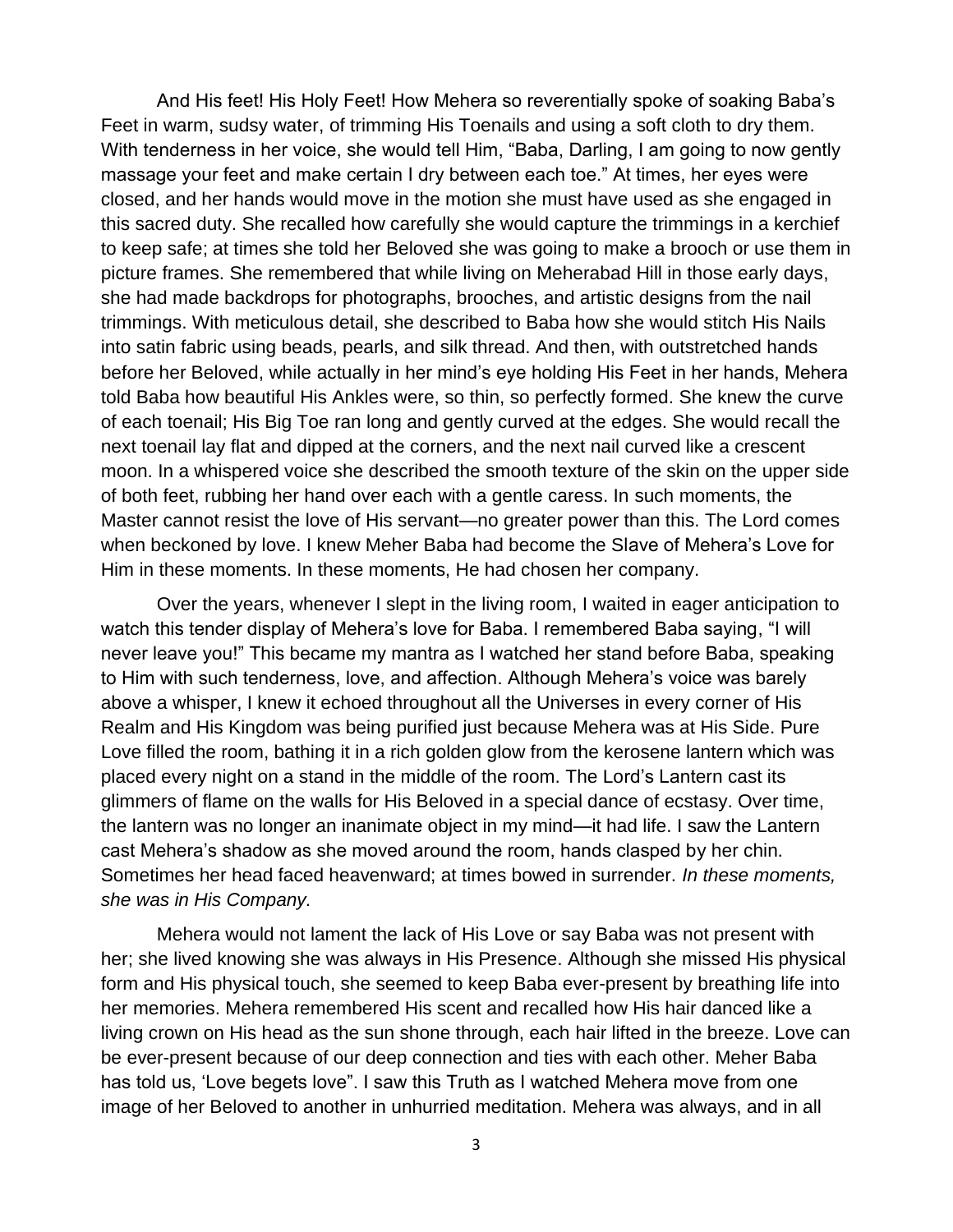ways, in His Presence. She embraced Him. She touched Him in the photos, placing tender kisses in her hands at the end of her fingers, lightly pressing the tips to His Lips. At times she would pick up a framed photo and kiss Baba, a kiss so tender, it gently caressed the image as it converged in love's joy and intimacy. *In the moment, she was in His Company. A* few times I heard glass shatter as her lips touched the frame and sparks flew in the room. Yet when she retired to her room, I would get up to look at the framed image and it was whole, not even a crack. I remember thinking it was her Divine Kiss that made that framed photograph truly 'whole'.

Baba's Grace and Compassion allow us to be captured by the Warden of 'Love's Penitentiary', to be held prisoner for eternity. Vow to never seek a reprieve from this 'sentence' but ask to be granted strength to burrow deeper into its recesses! Seek asylum in this sweet-and-savory confinement. Become an unrepentant captive, love's inmate. His close ones did! As I watched Mehera, I remember thinking this must be the promised Rapture I was witnessing; I was being bathed in milk and honey infused with exotic spices. After a while and when done recalling her day and expressing her Love for Baba, Mehera bowed, both hands cradling her face. She bade Him a good and restful night. After kissing her hands, she offered these tender gestures to Baba, blowing them gently in His direction. The sound of the shuffle of her slippers on the stone as she retired to her room and to bed told me all was right in the Universe and day was now done.

I have come to terms that we may never get over missing the physical presence of someone we love when they are no longer in our daily lives or no longer earth-bound. As time passes, we come to experience that special bond in different ways. People who have loved and have been loved by us have shared in a 'give-and-take' during their time in our lives; it helped shape and form the persons we have now become. I no longer feel like I 'lost' someone who has moved on, but I do admit I miss reaching out and touching them, holding them, and being held. At times I miss their scent, hearing their footsteps, their voice, their breathing at night. These are difficult things to replace as they are so tactile. We can, however, keep them securely in our hearts when we remember how we locked gazes, shared mischievous grins, and wide-eyed smiles, and enjoyed each other's laughter or wiped away tears. Hugs. We can envision and relive hugs. We can recall from memory the sweetness of leaning on each other while sitting on the couch. Or the beauty of sharing a sunrise on a day filled with promise or the setting sun when a day has anointed our hearts, spilling over the brim with all that is divine. This is what Mehera did with her Beloved, keeping memories alive and occasionally revisiting special moments in the present time. It gave her comfort when her heart was so terribly aching.

Those first nights I lay in complete silence and utter stillness on that thin mat in the living room. My heart beating wildly in my chest, blood rushing through my being as I captured every beautiful movement Mehera made in the Divine, Romantic Dance she had with her Beloved before retiring for the day. Oh! The Celestial Orchestra that played in my mind, the graceful movements she made, the shy tone of her voice as she spoke with Him. My life force echoed in my ears like a river flowing down a mountainside from high up in